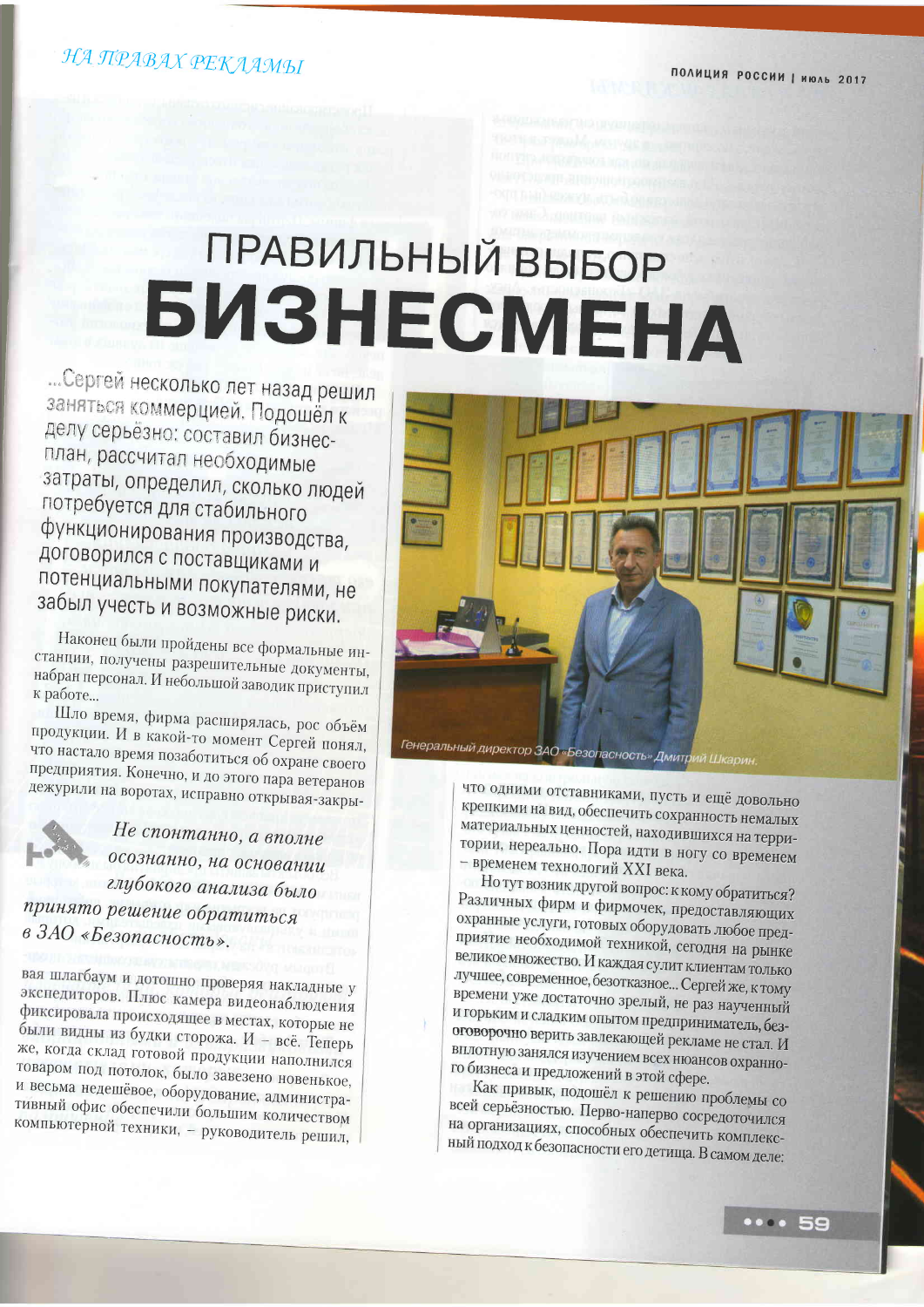### НА ПРАВАХ РЕКЛАМЫ

зачем заказывать, скажем, охранную сигнализацию в одном месте, а пожарную - в другом. Может, в итоге так оказалось бы и дешевле, но, как говорится, скупой платит дважды. Да и взаимоотношения предстояло строить не на один день: стало быть, нужен был проверенный практикой, надёжный партнер. Само собой, много советовался с коллегами-коммерсантами.

Словом, отнюдь не спонтанно, а вполне осознанно, на основании глубокого анализа было принято решение обратиться в ЗАО «Безопасность». Аргументы в пользу такого выбора: во-первых, послужной список этой фирмы, клиентами которой являются



столь известные организации, как банк ВТБ-24 и МосУралБанк, страховая компания «Ингосстрах», а также использование ею оборудования наиболее авторитетных производителей в области безопасности и налаженное сотрудничество с органами полицейской вневедомственной охраны и исключительно официальными частными предприятиями. То есть малейшие подвохи, которые, к сожалению, в жизни встречаются нередко, были исключены. Когда же партнёрские отношения из переговорной части перешли в практическую плоскость, Сергей убедился в том, что не ошибся.

Основное условие, которое ставил коммерсант, было учтено: ЗАО «Безопасность» действительно обеспечило комплексный подход к решению вопросов охраны предприятия - был осуществлён полный цикл работ от обследования объекта, разработки технической и проектной документации до подключения на пульт охраны и постановки на техническое обслуживание.

Проектирование системы охраны, установка и наладка оборудования, его техническое обслуживание и, при необходимости, ремонт - всё сосредоточено в одних руках, что, согласитесь, весьма удобно.

Ещё на подготовительной стадии хозяин производства обратил внимание на квалификацию персонала фирмы. Партнёры пояснили, что практически все сотрудники имеют высшее техническое образование и большой опыт работы в сфере монтажа и технического обслуживания систем безопасности. Все технические специалисты регулярно проходят курсы повышения квалификации, знакомятся с новинками в сфере оборудования и охранных технологий. Конечно, они, возможно, не лучшие из лучших в этом деле, но не из последних - это уж точно.

Пока шли работы, Сергей узнал много интересного о принципах обеспечения безопасности. Можно сказать, сам стал специалистом в этой области. Так, например, начал разбираться в том, что защита помещений разделяется на несколько

Проектирование системы охраны, установка и наладка оборудования, его техническое обслуживание и, при необходимости, ремонт – всё сосредоточено в одних руках, что, согласитесь, весьма удобно.

рубежей. Первым являются такие преграды, как двери, окна, люки, проёмы, стены, перекрытия, вентиляционные короба, шахты, дымоходы, люки. Здесь система должна затруднять несанкционированное проникновение через защищаемый рубеж, не позволяя использовать подручные средства, но при этом иметь пропускную способность, достаточную в случае чрезвычайных ситуаций для эвакуации, и не мешать рабочему процессу.

Все объекты защиты предприятия были оборудованы магнитноконтактными извещателями, которые реагируют на вскрытие или открытие; вибрационными и ультразвуковыми извещателями, которые «откликаются» на удары, взлом, разрушение.

Вторым рубежом охраны стала защита с помощью контроля за объёмом помещений. Для этого установили извещатели, реагирующие на перемещения объектов, движения.

Третий рубеж - защита конкретных зон и объектов.

Для хранения материальных ценностей возможно усиление защиты сейфов и металлических шкафов с помощью запирающих устройств, магнитноконтактных извещателей, которые срабатывают при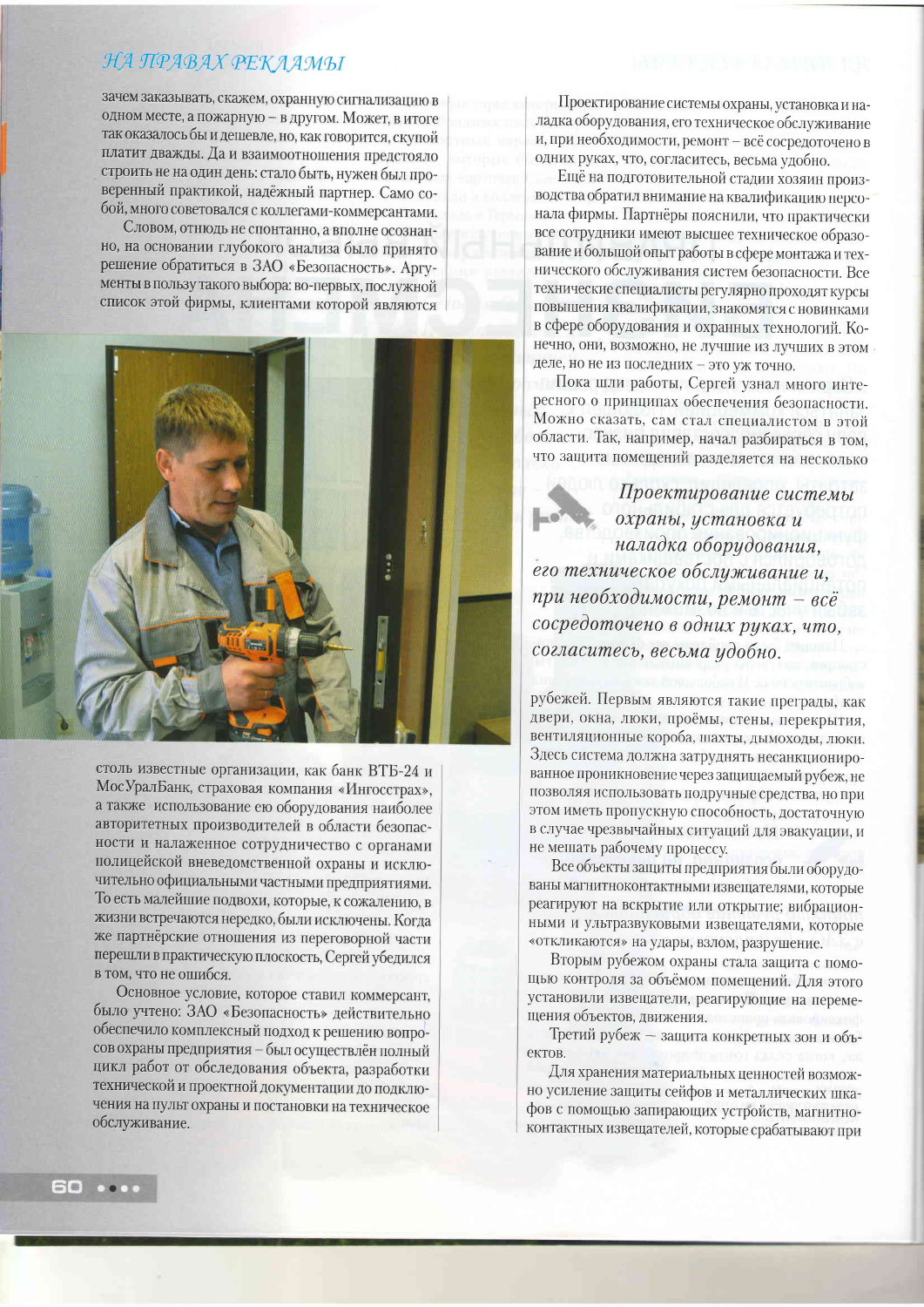

Все объекты защиты предприятия были оборудованы магнитноконтактными извещателями, которые реагируют на вскрытие или открытие; вибрационными и ультразвуковыми извещателями, которые «откликаются» на удары, взлом, разрушение.

открывании, а также вибрационными извещателями, которые реагируют на взлом.

При срабатывании извещателей все сообщения поступают на пульт централизованной охраны.

Помимо оборудования рубсжей охраны возможно использование систем тревожной сигнализации для оперативной передачи сообщений на ПЦО или в дежурную часть.

При этом тревожные сигналы могут передаваться как по линиям связи интернет-провайдеров (проводная система), так и по каналам передачи сотовых операторов (беспроводная система).

Не менее сложно устроена и пожарная сигнализация, призванная предотвратить ущерб здоровью людей и имуществу, которые находятся на охраняемом объекте. Для этого специально установленные датчики фиксируют изменение температуры в помещении, задымление и появление огня. Затем сигнал от датчиков передаётся на контрольную панель, которая, в свою очередь, включает сигнальные и световые сирены, системы эвакуации людей и пожаротушения, отключает программы кондиционирования и приточной вентиляции, технологические приборы, направляет лифты многоэтажных зданий на первый этаж.

Выяснил Сергей, что ещё один вид охранной сигнализации - тревожная. Это наиболее популярный и демократичный по цене способ обезопасить себя и своё имущество от посягательства на него злоумышленников.

.<br>Принцип работы состоит в передаче сигнала тревоги с территории объекта на пульт полиции. Владелец объекта или его сотрудник, нажимая на кнопку тревожной сигнализации (КТС) в случае наличия угрозы для его жизни или безопасности, передаёт сигнал на контрольную панель. Сигнал с панели по телефонной линии, Интернету, GSM-каналу или радиоканалу (в зависимости от типа сигнализации) поступает на пульт централизованной охраны полиции. Как правило, время прибытия группы на объект составляет 7-10 минут.

Основное отличие тревожной сигнализации от охранной состоит в том, что система сигнализации в первом случае не осуществляет автоматический контроль объекта, поскольку сигнал подаёт человек, а не компьютер. Это значительно удешевляет данный вид сигнализации.

Не был забыт и столь распространённый сегодня вид обеспечения безопасности, как видеонаблюдение. Такие системы являются эффективным средством для поддержания порядка, предотвращения преступлений, контроля ситуации внутри и снаружи помещений. Видеонаблюдение считается неотъемлемой мерой обеспечения комплексной безопасности. Современное видеооборудование даёт возможность наблюдать за событиями в офисе, на промышленном